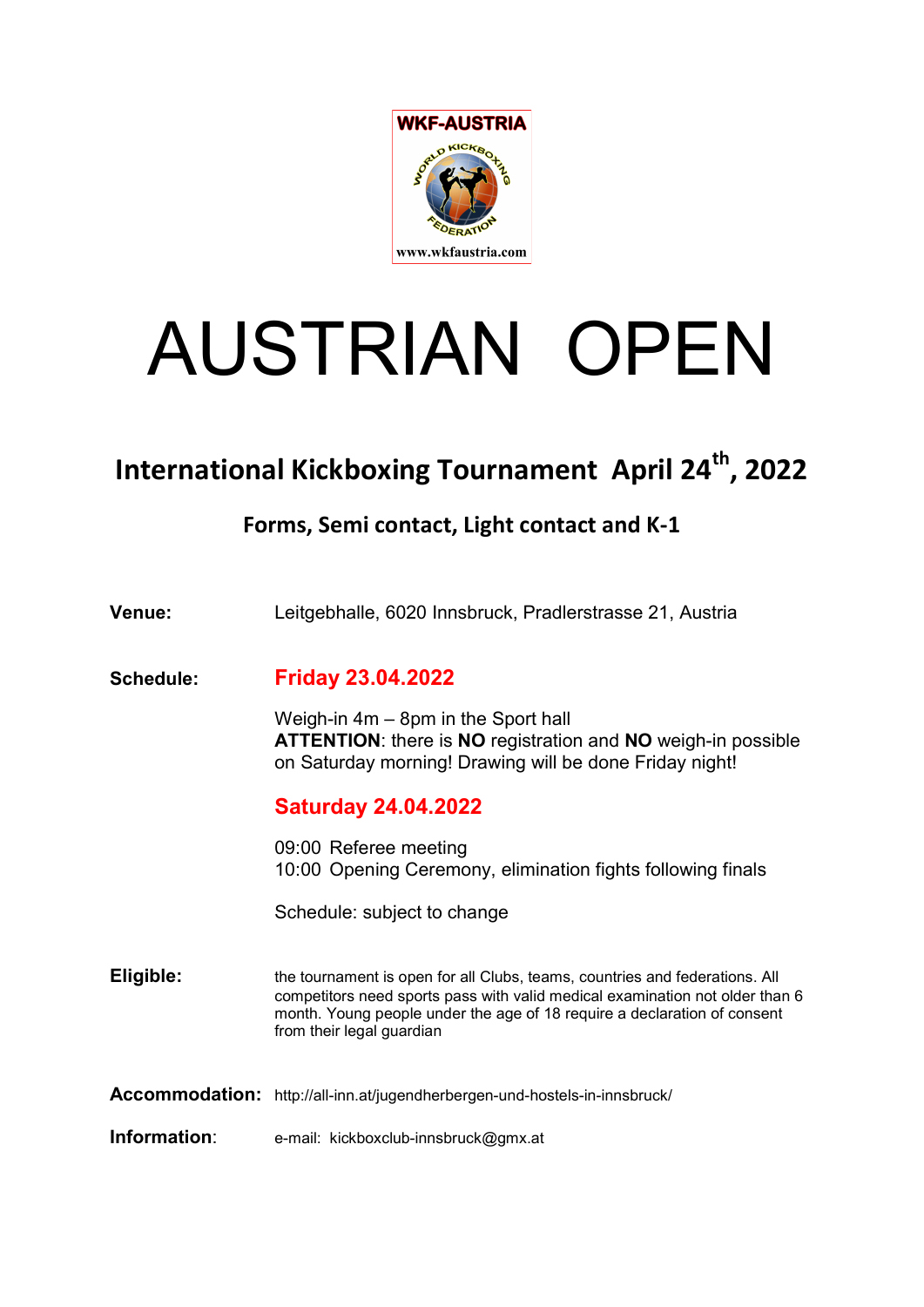#### Forms

Traditional - no Music

- 1 FHS Forms Hard Style Japanese
- 
- 2 FKO Forms Korean<br>3 FVT Forms Veteran Forms Veterans traditional
- 4 FVW Forms Veterans traditional weapon
- Forms Soft Style traditional
- 6 FWT Forms Weapons traditional

Creative - with Music

- 7 FFS Forms Freestyle
- 8 FFW Forms Freestyle Weapons

Creative - no Music

| $9$ CRE $-$ | Forms creative         |
|-------------|------------------------|
| 10 CRW $-$  | Forms creative Weapons |

#### Semi contact, light contact and kick-light

For kids U 13, juniors U 18, man and women

Kids girls and boys 8-13 Years: -25kg, -30kg,-35kg,-40kg,-45kg, +45kg

Juniors girls 13-18 Years: -40kg, -45kg, -51kg, -55kg, -59kg, -63kg, +63kg Juniors boys 13-18 Years: -45kg, -51kg, -55kg, -59kg, -63kg, -67kg, -71kg, -75kg, -81kg +81kg

women: -50 kg, -54kg, 57kg, -60kg, -63kg, -66kg, + 66 Kg men: -57kg, -60kg, 63,5kg, -67kg, -71kg, -75kg, -81g, -86kg, -91kg, + 91kg

#### K – 1 rules

man and women

women: -50Kg, -54Kg, -57Kg, -60Kg, -63Kg, -66Kg, + 66Kg men: -57Kg, -60Kg, -63,5Kg, -67Kg, -71Kg, -75Kg, -81Kg, -86Kg, -91Kg, +91Kg

- Categories: In each category it needs at least 4 athletes. If there less than 4 competitors in one category then it will be merged with the next higher category. It's allowed to start in more than one category.
- Equipment: according WKF rules, to download from www.wkfworld.com/downloads

Rounds: Kids and juniors all fighs 2 x 2 min. Tatamisport Elimination 2 x 2 min, finales 3 x 2min. K-1 rules 3 x 2 min. elimination and finals

**Starting fees:** first start:  $\epsilon$  35,- with WKF sport pass 25  $\epsilon$ each additional start:  $\epsilon$  15,please transfer the starting fee until April  $15<sup>th</sup>$  2022